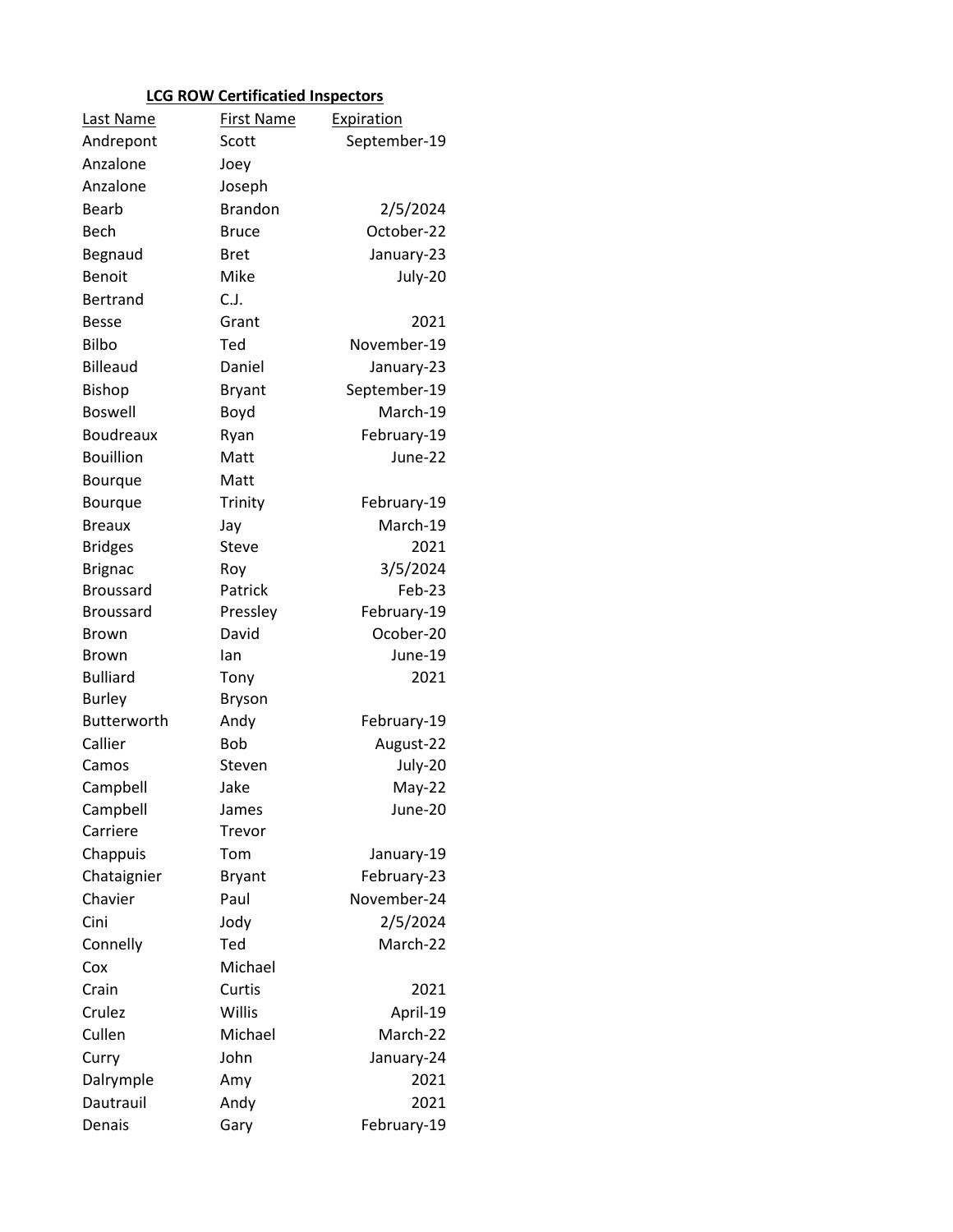| DePrang      | Peter          | November-19  |
|--------------|----------------|--------------|
| DeRouen      | Mike           | April-19     |
| Dohlen       | Seth           | February-19  |
| <b>Dugas</b> | Ronald         | January-23   |
| Duhon        | Edward         | February-19  |
| Dunnam       | Chase          | October-19   |
| Dupont       | Anthony        | January-23   |
| Dupre'       | Marshall       | March-22     |
| Emonet       | Ronnie         | July-19      |
| Feucht       | Wesley         | November-24  |
| Forman       | David          | June-22      |
| Foster       | <b>Brett</b>   | 2021         |
| Gage         | Derrick        | Feb-23       |
| Gardner      | Dennis         | August-22    |
| Gary         | David          | February-19  |
| Gaspard      | Lance          | October-22   |
| Geerts       | Colby          | December-19  |
| Gonzalez     | Adrian         |              |
| Gotte        | Richard        | February-19  |
| Granger      | Jared          | January-23   |
| Green        | Lee Degeyter   | July-19      |
| Guidry       | Danny          | 3/5/2024     |
| Guidry       | Florence       | October-22   |
| Guidry       | Michael        | February-19  |
| Guilbeau     | Chris          | July-20      |
| Harder       | Louis          |              |
| Hardy        | David J.       |              |
| Hebert       | Kyle           | March-22     |
| Hebert       | Scott          | February-19  |
| Hensgens     | David          | March-19     |
| Hickman      | Nathan         | January-23   |
| Hollier      | Anne           | January-19   |
| Hutchinson   | Daniel         | September-19 |
| Kimball      | Kevin          | January-19   |
| Landry       | Calvin         | July-20      |
| Landry       | Tyler          |              |
| Lasseigne    | Sean           | November-19  |
| Laughlin     | <b>Brandon</b> | February-19  |
| Laurents     | John Wayne     | April-19     |
| Leblanc      | Tyler          | February-23  |
| Lee          | Maris          | February-23  |
| Lemaire      | Paul           | February-19  |
| Leonards     | Sharon         | Ocober-20    |
| Lepine       | Ron            | February-19  |
| Lopez        | Antonio        | November-24  |
| Maller       | Beau           | January-24   |
| Manon        | Justin         | February-19  |
|              |                |              |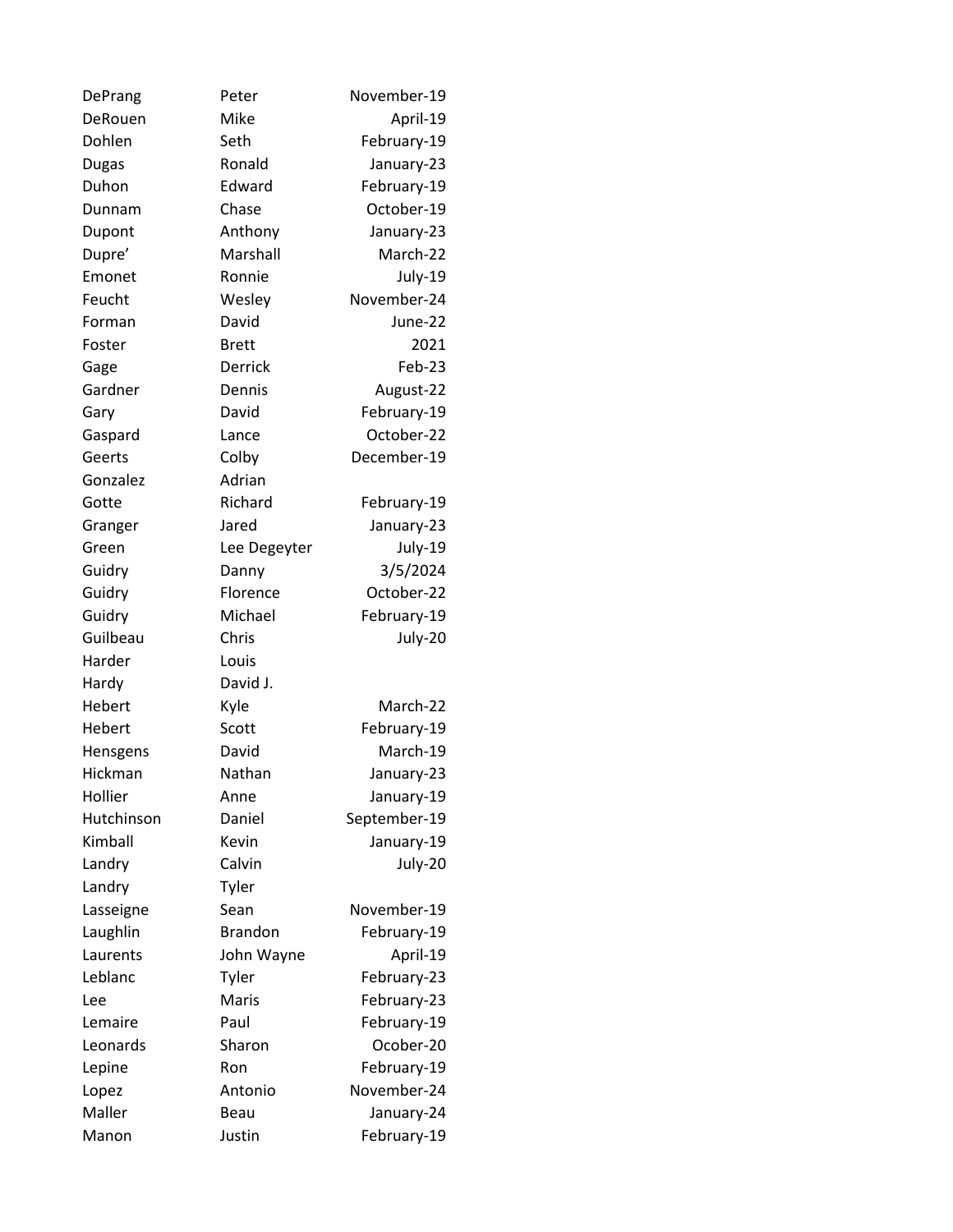| Manual       | Presley       | August-22    |
|--------------|---------------|--------------|
| Mayard       | Blayne        | March-19     |
| Melancon     | Chris         | December-19  |
| Menard       | Randy         |              |
| McMenamin    | Shawn         | March-19     |
| Mire         | Paul          | July-22      |
| Murphy       | Ben           | 2021         |
| Northcott    | Richard       | April-19     |
| Oliva        | Glenn         | February-19  |
| Olivier      | Michael       | April-19     |
| Payne        | Jed           | February-19  |
| Perkins      | William       | October-22   |
| Picard       | Randy         | January-24   |
| Pons         | Joey          | March-19     |
| Pontier      | Taylor        | November-19  |
| Provost      | Ray           | December-18  |
| Quebedeaux   | Ricky         | April-19     |
| Ramos        | Jorge         | February-23  |
| Rayborn      | Boyd          | April-19     |
| Richard      | Jay           | April-19     |
| Richard      | Kelly         |              |
| Richard      | Rodney        | January-19   |
| Riche        | Steve         | January-19   |
| Riser        | Charlie       | March-19     |
| Robin        | Dustin        | 2021         |
| Romero       | Karl G        | September-19 |
| Ronkartz     | <b>Brian</b>  | July-20      |
| Royer        | Joseph        | May-20       |
| Rudick       | Gary          | July-20      |
| Salassi      | Charles       | 2021         |
| Saltz        | Fritz         | May-22       |
| Schexnider   | Christopher   | March-22     |
| Smith        | Kelly         | March-22     |
| Smith        | Stephen       | December-19  |
| Spinner, jr. | Dan           | March-22     |
| Spinney      | Jack          | February-23  |
| Stelly       | Cody          | March-22     |
| Stelly       | Tommy         | July-20      |
| Stelly       | Tony          | August-22    |
| Tate         | <b>Travis</b> | August-22    |
| Tate         | Troy          | August-22    |
| Thibodeaux   | Adam          | January-19   |
| Thibodeaux   | <b>Blaine</b> | April-19     |
| Thibodeaux   | John A.       | January-24   |
| Thibodeaux   | Kent          | January-24   |
| Thornton     | Matthew       | November-19  |
| Tiblier      | John          | November-19  |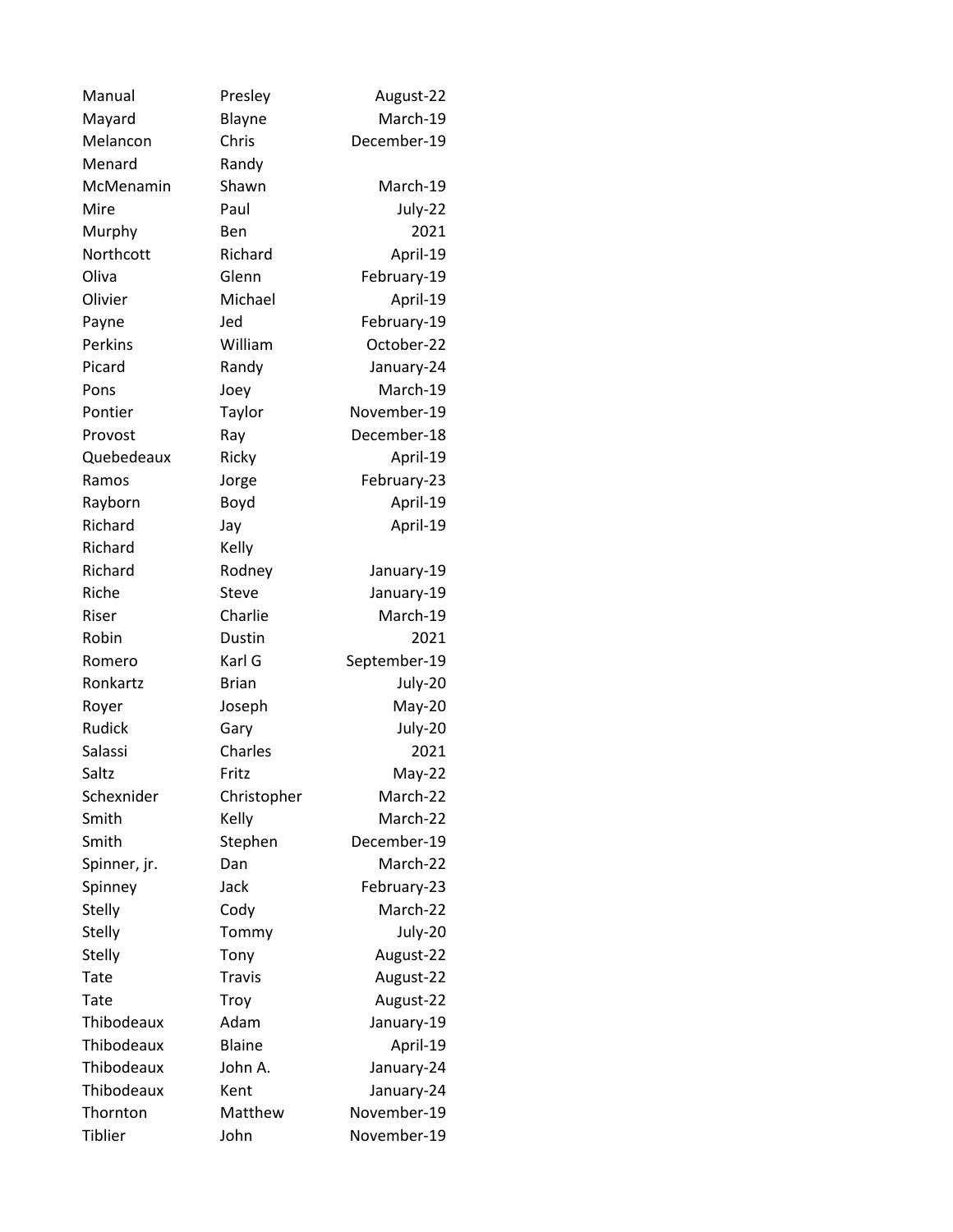| Touchet      | <b>Norris</b> | June-22     |
|--------------|---------------|-------------|
| <b>Tracy</b> | Casey         |             |
| Trahan       | Hale          | 2021        |
| Trahan       | Mark D        | March-19    |
| Tuminello    | Philip        | July-20     |
| Valls, Jr.   | Patrick       | February-23 |
| Valmont      | Damien        | February-23 |
| Venable      | Daniel        | July-20     |
| Venable      | Deidra        | July-20     |
| Venable      | Mark          | July-20     |
| Venable      | Robin, Sr.    | July-20     |
| Venable      | Zachary       | November-19 |
| Von Aspern   | Jolee         | February-19 |

## **LCG Certified Roadway Inspectors and Classifications**

|                  |                   | Certification       |                     |
|------------------|-------------------|---------------------|---------------------|
| <b>Last Name</b> | <b>First Name</b> | Asphalt             | Concrete            |
| <b>Barousse</b>  | Philip            | x                   | Until 12-2019       |
| <b>Bennett</b>   | Tommy             | Until 3-2020        | X                   |
| <b>Brown</b>     | Greg              | <b>Until 3-2020</b> | <b>Until 2-2020</b> |
| Caffey           | Bobby             | Χ                   | <b>Until 2-2020</b> |
| Chappuis         | Tom               | Until 4-2019        | <b>Until 5-2019</b> |
| Coicon           | Darrin            | X                   | <b>Until 5-2019</b> |
| Cole             | Ryan              | Until 4-2019        | X                   |
| Dufour           | <b>Brett</b>      | X                   | Until 12-2019       |
| Duhon            | Carl              | Until 11-2019       | Until 12-2019       |
| Duhon            | Aimee             | Χ                   | Until 5-2019        |
| Fontenot         | J Paul            | Until 4-2020        | Until 12-2019       |
| Foster           | Scott             | Until 4-2019        | <b>Until 5-2019</b> |
| Gaffey           | Bobby             | X                   | <b>Until 2-2020</b> |
| Guillory         | Doug              | x                   | <b>Until 5-2019</b> |
| Guinn            | Timothy           | <b>Until 4-2019</b> | <b>Until 5-2019</b> |
| Laurent          | <b>Travis</b>     | X                   | <b>Until 5-2019</b> |
| Malagerie        | Terry             | Until 4-2019        | <b>Until 5-2019</b> |
| Menard           | <b>Brandon</b>    | Χ                   | Until 12-2019       |
| Miller           | Nicholas          | x                   | Until 12-2019       |
| Neuville         | <b>Brandon</b>    | Until 11-2019       | Χ                   |
| Neuville         | Cale              | Until 11-2019       | X                   |
| Noel             | Dustin            | Until 4-2019        | x                   |
| Primeaux         | Jeremy            | Until 4-2019        | <b>Until 5-2019</b> |
| Primeaux         | Larry             | Until 4-2019        | <b>Until 5-2019</b> |
| Rabalais         | Drew              | X                   | <b>Until 5-2019</b> |
| Rabalais         | Dusty             | x                   | <b>Until 5-2019</b> |
| Richard          | Glenn             | Until 4-2019        | <b>Until 5-2019</b> |
| Richard          | Derek             | Until 4-2019        | <b>Until 5-2019</b> |
| Rousseau         | John              | Until 4-2019        | Χ                   |
| Savoy            | T.J.              | Until 4-2019        | X                   |